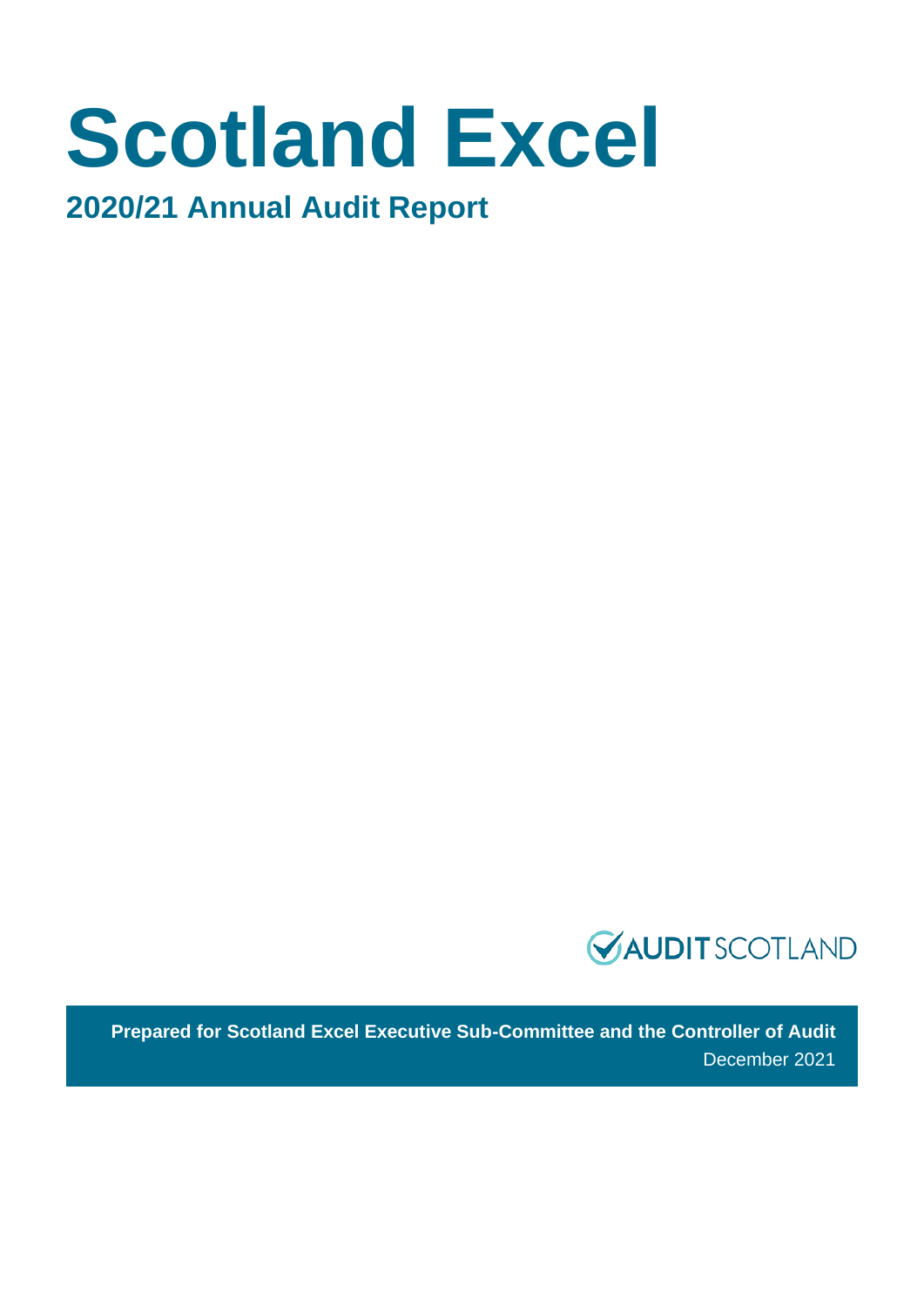# **Contents**

| Key messages                                                        | 3  |  |
|---------------------------------------------------------------------|----|--|
| <b>Introduction</b>                                                 | 4  |  |
| Part 1. Audit of 2020/21 Annual Accounts                            | 6  |  |
| Part 2. Financial sustainability and Annual Governance Statement 10 |    |  |
| Appendix 1. Significant audit risks                                 | 13 |  |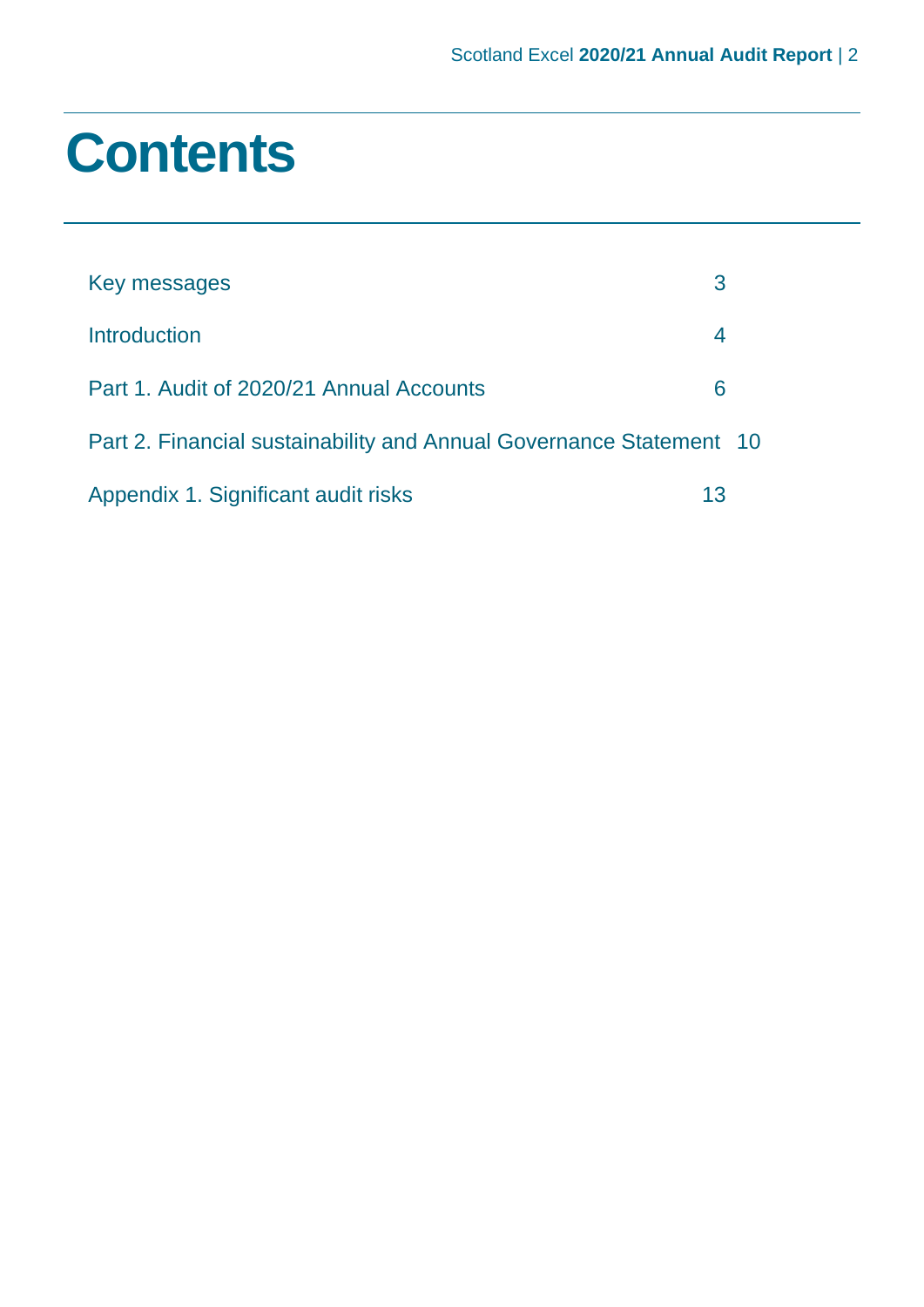# <span id="page-2-0"></span>**Key messages**

# **2020/21 Annual Accounts**

Scotland Excel's financial statements give a true and fair view and were properly prepared in accordance with the financial reporting framework.

The Management Commentary, the Annual Governance Statement and the audited part of the Remuneration Report were all consistent with the financial statements and properly prepared in accordance with the applicable requirements.

# **Financial sustainability and Annual Governance Statement**

A surplus of £20,325 for the financial year 2020/21 was achieved, compared to a budgeted breakeven position.

The audited Annual Accounts confirm a useable reserves balance of £1.019 million as at 31 March 2021. Reserves of £0.769 million are ring-fenced for continuing 2021/22 project delivery and £0.249 million are uncommitted.

Future planning estimates a breakeven position in 2022/23. Scotland Excel is sustainable into the foreseeable future, although it should continue to review and update its medium-term financial plan as more clarity on the financial impacts of Covid-19 is obtained.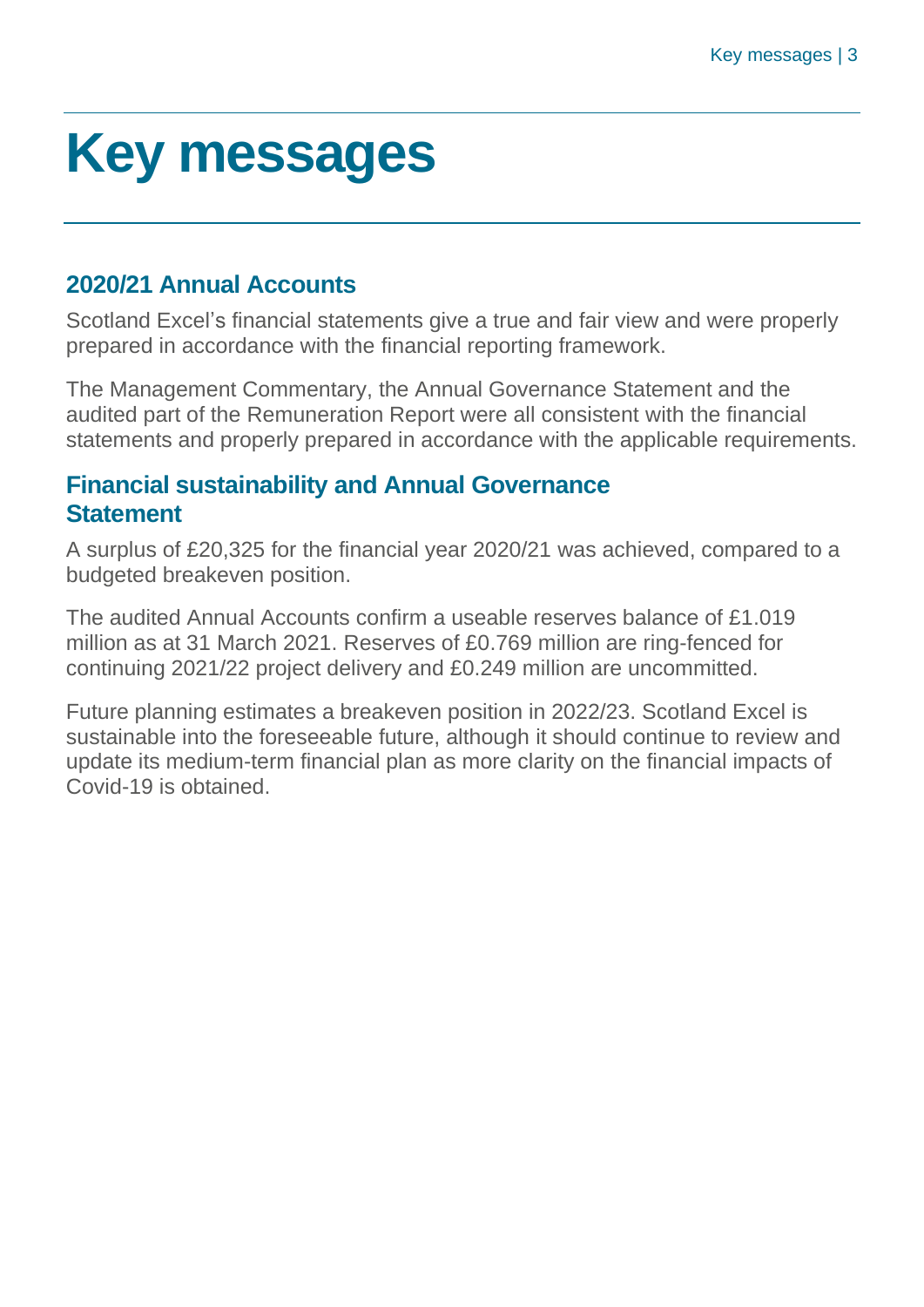# <span id="page-3-0"></span>**Introduction**

**1.** This report summarises the findings from our 2020/21 audit of Scotland Excel.

**2.** The scope of our audit was set out in our Annual Audit Plan presented to the 23 April 2021 meeting of the Executive Sub-committee. This report comprises the findings from:

- an audit of Scotland Excel Annual Accounts
- our consideration of financial sustainability and the Annual Governance **Statement**

**3.** The global coronavirus pandemic has had a considerable impact on Scotland Excel during 2020/21. This has had a significant impact on service delivery, affecting the Scotland Excel funding model, with associate income, and income from projects being under-recovered in year. The Scotland Excel Academy moved to an online delivery environment which has had a considerable impact on new programmes. Revised plans have been put in place going forward for income streams adversely affected by Covid-19.

### **Adding value through the audit**

**4.** We add value to Scotland Excel through the audit by:

- having regular dialogue with senior officers as the strategic and operational impact of Covid-19 developed
- sharing learning from our experiences of working with other bodies and agreed a clear, no surprises, approach for the remote audit of the 2020/21 accounts
- identifying and providing insight on significant risks, and making clear and relevant recommendations
- sharing intelligence from our wider work programme with management and facilitating discussions with Audit Scotland colleagues in areas where Scotland Excel operates.

**5.** In so doing, we aim to help Scotland Excel promote improved standards of governance, better management and decision making and more effective use of resources.

#### **Responsibilities and reporting**

**6.** Scotland Excel has primary responsibility for ensuring the proper financial stewardship of public funds. This includes preparing Annual Accounts that are in accordance with proper accounting practices. Scotland Excel is also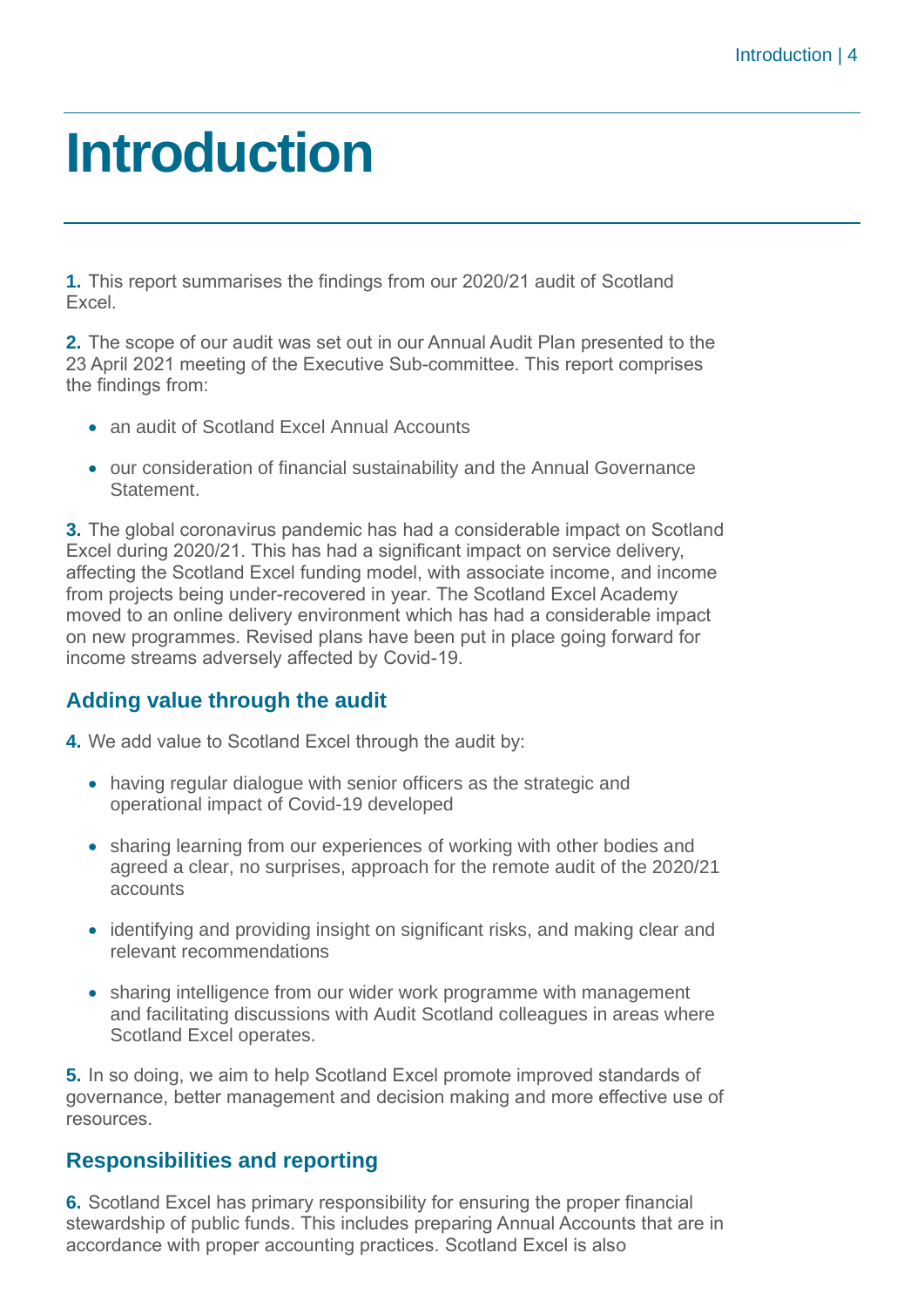responsible for compliance with legislation putting arrangements in place for governance, propriety and regularity that enable it to successfully deliver its objectives.

**7.** Our responsibilities as independent auditor appointed by the Accounts Commission are established by the Local Government in Scotland Act 1973, the [Code of Audit Practice \(2016\)](http://www.audit-scotland.gov.uk/report/code-of-audit-practice-2016) and supplementary guidance and International Standards on Auditing in the UK. Local government bodies have a responsibility to have arrangements in place to demonstrate Best Value in how they conduct their activities. Our audit work on Scotland Excel's' Best Value arrangements is focussed on their use of resources to secure financial sustainability.

**8.** As public sector auditors we give independent opinions on the Annual Accounts. Additionally, we conclude on the appropriateness of disclosures in the Annual Governance Statement and the appropriateness and effectiveness of the arrangements in place for securing financial sustainability. Further details of the respective responsibilities of management and the auditor can be found in the Code of Audit Practice 2016 and supplementary guidance.

**9.** The [Code of Audit Practice 2016](http://www.audit-scotland.gov.uk/report/code-of-audit-practice-2016) (the Code) includes provisions relating to the audit of small bodies. Where the application of the full wider audit scope is judged by auditors not to be appropriate to an audited body then the annual audit work can focus on the appropriateness of the disclosures in the Annual Governance Statement and the financial sustainability of the body and its services. As highlighted in our 2020/21 Annual Audit Plan, due to the volume and lack of complexity of the financial transactions, we applied the small body provisions of the Code to the 2020/21 audit.

**10.** This report raises matters from our audit. The weaknesses or risks identified are only those which have come to our attention during our normal audit work and may not be all that exist. Communicating these does not absolve management from its responsibility to address the issues we raise and to maintain adequate systems of control.

#### **Auditor Independence**

**11.** We confirm that we comply with the Financial Reporting Council's Ethical Standard. We have not undertaken any non-audit related services and therefore the 2020/21 audit fee of £6,150 as set out in our Annual Audit Plan, remains unchanged. We are not aware of any relationships that could compromise our objectivity and independence.

**12.** This report is addressed to both Scotland Excel and the Controller of Audit and will be published on Audit Scotland's website [www.audit-scotland.gov.uk](http://www.audit-scotland.gov.uk/) in due course.

**13.** We would like to thank management and staff for their co-operation and assistance during the audit, particularly given the difficulties of auditing remotely during the COVID-19 pandemic.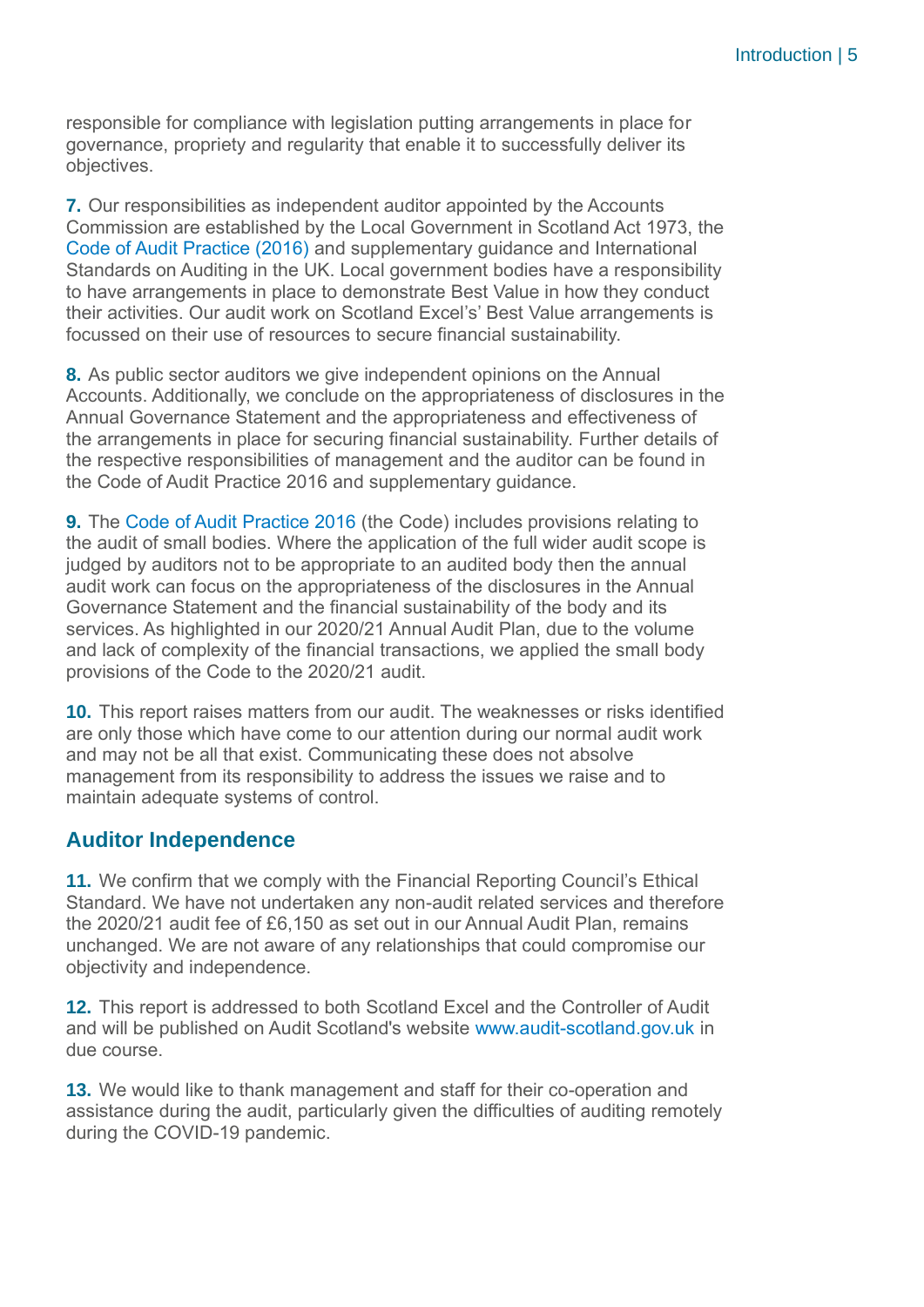# <span id="page-5-0"></span>**Part 1. Audit of 2020/21 Annual Accounts**

The principal means of accounting for the stewardship of resources and performance

# **Main judgements**

Scotland Excel's financial statements give a true and fair view and were properly prepared in accordance with the financial reporting framework.

The Management Commentary, the Annual Governance Statement, and the audited part of the Remuneration Report were all consistent with the financial statements and properly prepared in accordance with the applicable requirements.

### **Our audit opinions on the annual accounts are unmodified**

**14.** The Annual Accounts for the year ended 31 March 2021 were approved by the Executive Sub-Committee on 10 December 2021. As reported in the independent auditor's report:

- the financial statements give a true and fair view and were properly prepared in accordance with the financial reporting framework
- the Management Commentary, the Annual Governance Statement and the audited part of the Remuneration Report were all consistent with the financial statements and properly prepared in accordance with the applicable requirements
- we have nothing to report in respect of those matters which we are required by the Accounts Commission to report by exception.

### **There was a delay in the Annual Accounts being signed off**

**15.** The unaudited annual accounts received in line with our revised agreed audit timetable on 15 June 2021. There has been limited impact of Covid-19 on the audit process. The physical limitations on access to records and systems did not impact on the audit and Scotland Excel staff were supported in homeworking during the period of the outbreak.

**16.** Due to the ongoing challenges of Covid-19, there have been delays in Audit Scotland completing the statutory audit of a number of public sector clients. The Annual Accounts of Scotland Excel are due to be signed off on 10 December 2021.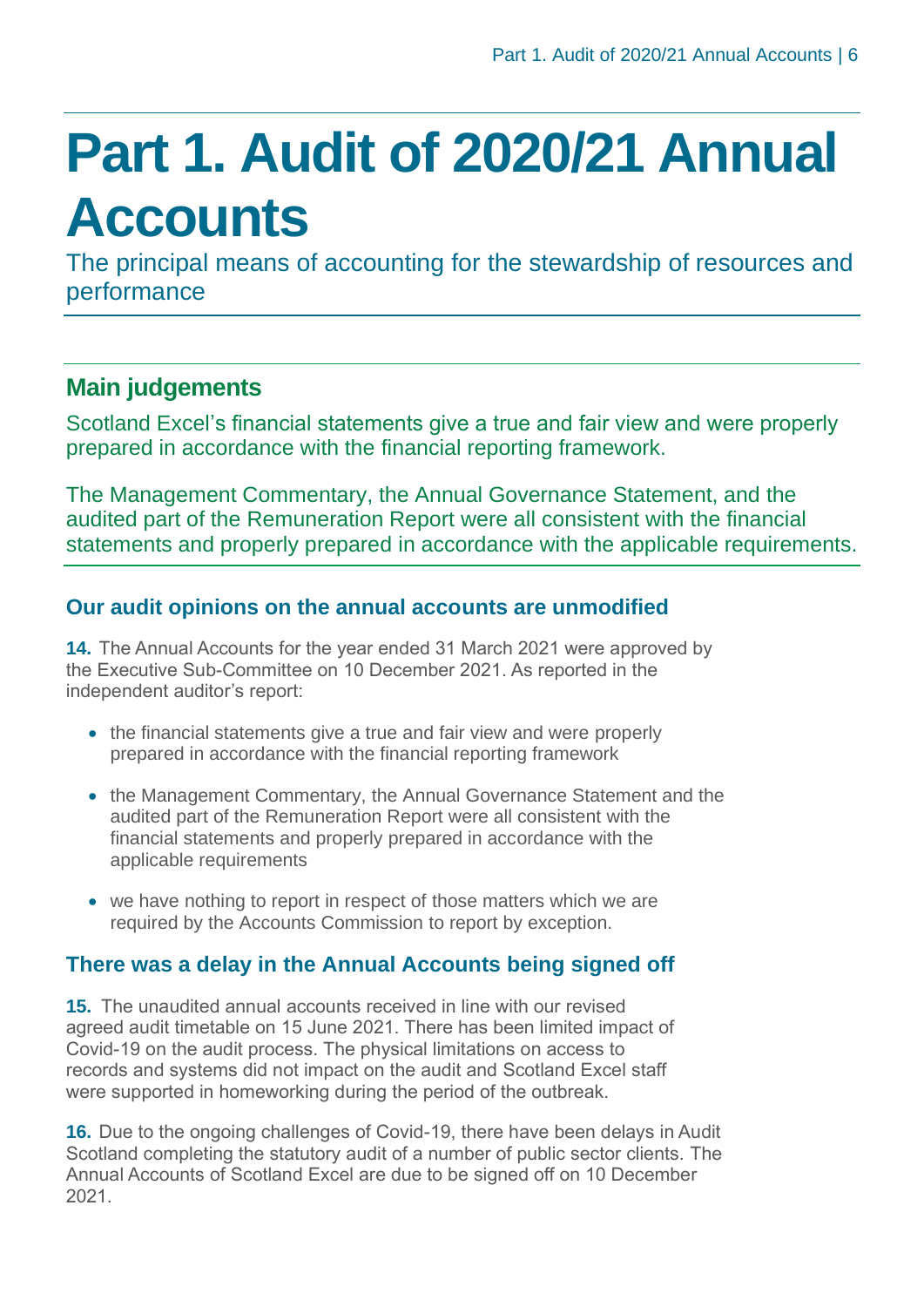**17.** The unaudited Annual Accounts provided for audit were complete and of a good standard and finance staff provided good support to the audit team which helped ensure the final accounts audit process ran smoothly.

#### **Overall materiality is £98,000**

**18.** Our initial assessment of materiality was carried out during the planning phase of the audit. This was reviewed on receipt of the unaudited annual accounts and it was concluded no changes were required to our planned levels. Materiality is summarised in [Exhibit](#page-6-0) 1.

#### <span id="page-6-0"></span>**Exhibit 1 Materiality values**

| <b>Materiality level</b> | <b>Amount</b> |
|--------------------------|---------------|
| Overall materiality      | £98,000       |
| Performance materiality  | £74,000       |
| Reporting threshold      | £5,000        |

Source: Annual Audit Plan 2020/21

#### **[Appendix 1](#page-12-0) identifies the main risks of material misstatement and our audit work to address these**

**19.** [Appendix 1](#page-12-0) provides our assessment of risks of material misstatement in the Annual Accounts. These risks influence our overall audit strategy, the allocation of staff resources to the audit and inform where the efforts of the team are directed. It also identifies the work we undertook to address these risks and our conclusions from this work.

#### **We have four significant findings to report on the accounts**

**20.** International Standard on Auditing (UK) 260 requires us to communicate significant findings from the audit to those charged with governance, including our view about the qualitative aspects of the body's accounting practices, covering accounting policies, accounting estimates and financial statements disclosures. We have identified the following issues per Exhibit 2.

#### **Exhibit 2**

#### **Significant findings from the audit of the financial statements**

| <b>Issue</b>                      | <b>Resolution</b>                                         |
|-----------------------------------|-----------------------------------------------------------|
| 1. Accrued Income - Overstatement | This was corrected within the audited<br>Annual Accounts. |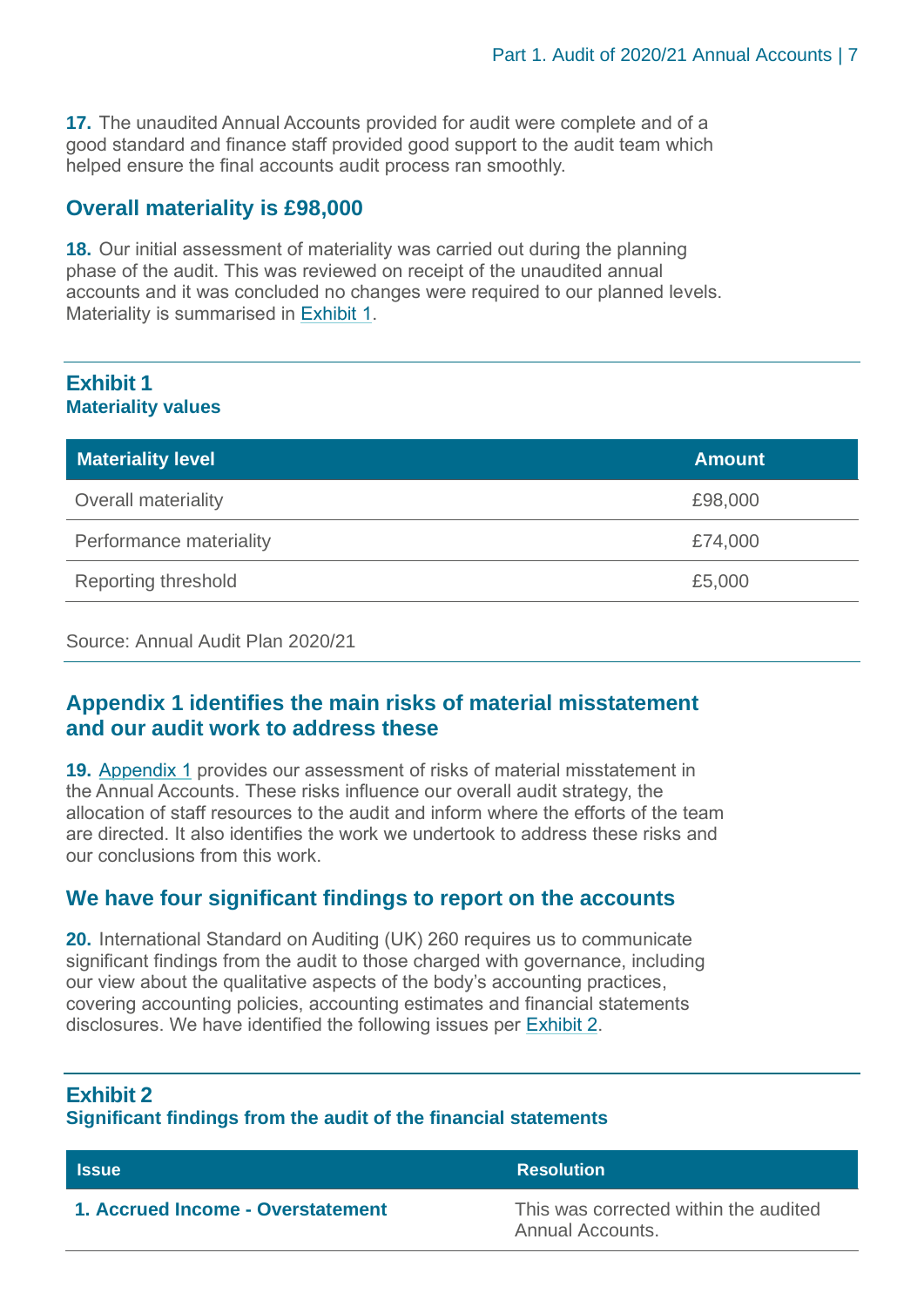| <b>Issue</b>                                                                                                                                                                                                                                                                                                                                                                                                                                                                                                                 | <b>Resolution</b>                                                                                                                                                      |  |
|------------------------------------------------------------------------------------------------------------------------------------------------------------------------------------------------------------------------------------------------------------------------------------------------------------------------------------------------------------------------------------------------------------------------------------------------------------------------------------------------------------------------------|------------------------------------------------------------------------------------------------------------------------------------------------------------------------|--|
| Income of £34,929 relating to 2021/22 was                                                                                                                                                                                                                                                                                                                                                                                                                                                                                    | The accounts were amended to remove                                                                                                                                    |  |
| incorrectly accrued in 2020/21. This overstated                                                                                                                                                                                                                                                                                                                                                                                                                                                                              | the overstated income and the year-end                                                                                                                                 |  |
| income resulted in an overstatement of the year-                                                                                                                                                                                                                                                                                                                                                                                                                                                                             | outturn and useable reserves position                                                                                                                                  |  |
| end outturn and Usable Reserves position.                                                                                                                                                                                                                                                                                                                                                                                                                                                                                    | updated.                                                                                                                                                               |  |
| 2. Accrued Income - Understatement                                                                                                                                                                                                                                                                                                                                                                                                                                                                                           | This was corrected within the audited                                                                                                                                  |  |
| Income accrued in relation to Crown Commercial                                                                                                                                                                                                                                                                                                                                                                                                                                                                               | Annual Accounts.                                                                                                                                                       |  |
| rebates was estimated at £23,000. The actual                                                                                                                                                                                                                                                                                                                                                                                                                                                                                 | The accounts were amended to reflect                                                                                                                                   |  |
| rebate received in June 2021 was £55,622,<br>resulting in under-statement of accrued income<br>and debtors in the unaudited accounts.                                                                                                                                                                                                                                                                                                                                                                                        | the additional £32,622 accrued income.                                                                                                                                 |  |
| <b>3. Operating Lease Payments</b>                                                                                                                                                                                                                                                                                                                                                                                                                                                                                           | This was corrected within the audited                                                                                                                                  |  |
| Note 11 of the unaudited accounts detailed total                                                                                                                                                                                                                                                                                                                                                                                                                                                                             | Annual Accounts.                                                                                                                                                       |  |
| future minimum lease payments of £0.873 million,<br>however the current year element had been double<br>counted meaning the correct total was £0.776<br>million. A similar issue had occurred during<br>2019/20.                                                                                                                                                                                                                                                                                                             | Note 11 was amended to reflect the<br>correct total of future minimum lease<br>payments and the prior year amount<br>restated.                                         |  |
| 4. Goodwin                                                                                                                                                                                                                                                                                                                                                                                                                                                                                                                   | This was updated within the audited                                                                                                                                    |  |
| The Chief Secretary to the Treasury has made a                                                                                                                                                                                                                                                                                                                                                                                                                                                                               | Annual Accounts.                                                                                                                                                       |  |
| 'Written Ministerial Statement' (WMS) in respect of<br>survivor benefits payable from the Teachers'<br>Pension Scheme in England. Following an<br>employment tribunal, survivor benefits payable to<br>male survivors of females in opposite sex<br>marriages will be equal to those payable to other<br>categories of survivor. This has implications for the<br>Local Government Pension Scheme, The<br>legislation / regulations underpinning the various<br>public service pension schemes have not yet been<br>amended. | The 2020/21 accounts have been<br>updated to a reflect a new contingent<br>liability in relation to Goodwin as set out<br>in paragraphs 24-30 of CIPFA Bulletin<br>05. |  |

#### Source: Audit Scotland

**21.** We have reviewed the nature and causes of these misstatements and have concluded that they arose from issues that have been isolated and identified in their entirety and do not indicate further systemic error.

**22.** Adjustments made in the audited accounts increased net expenditure in the Comprehensive Income and Expenditure Statement by £2,307 and decreased Usable Reserves by £2,307.

**23.** It is our responsibility to request that all misstatements, other than those below the reporting threshold, are corrected, although the final decision on making the correction lies with those charged with governance considering advice from senior officers and materiality. Management have adjusted all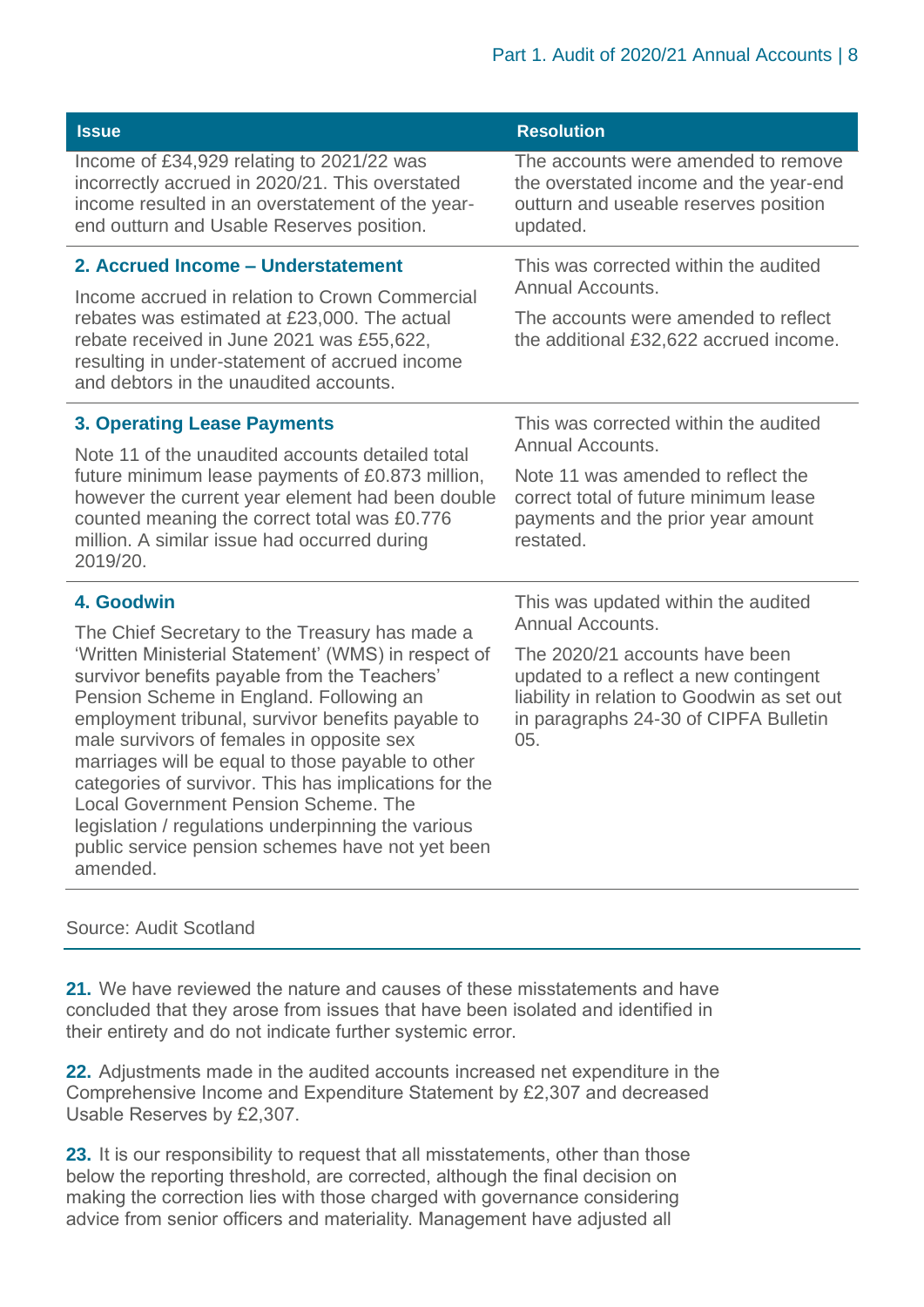identified misstatements above our reporting threshold; there are no unadjusted errors to report.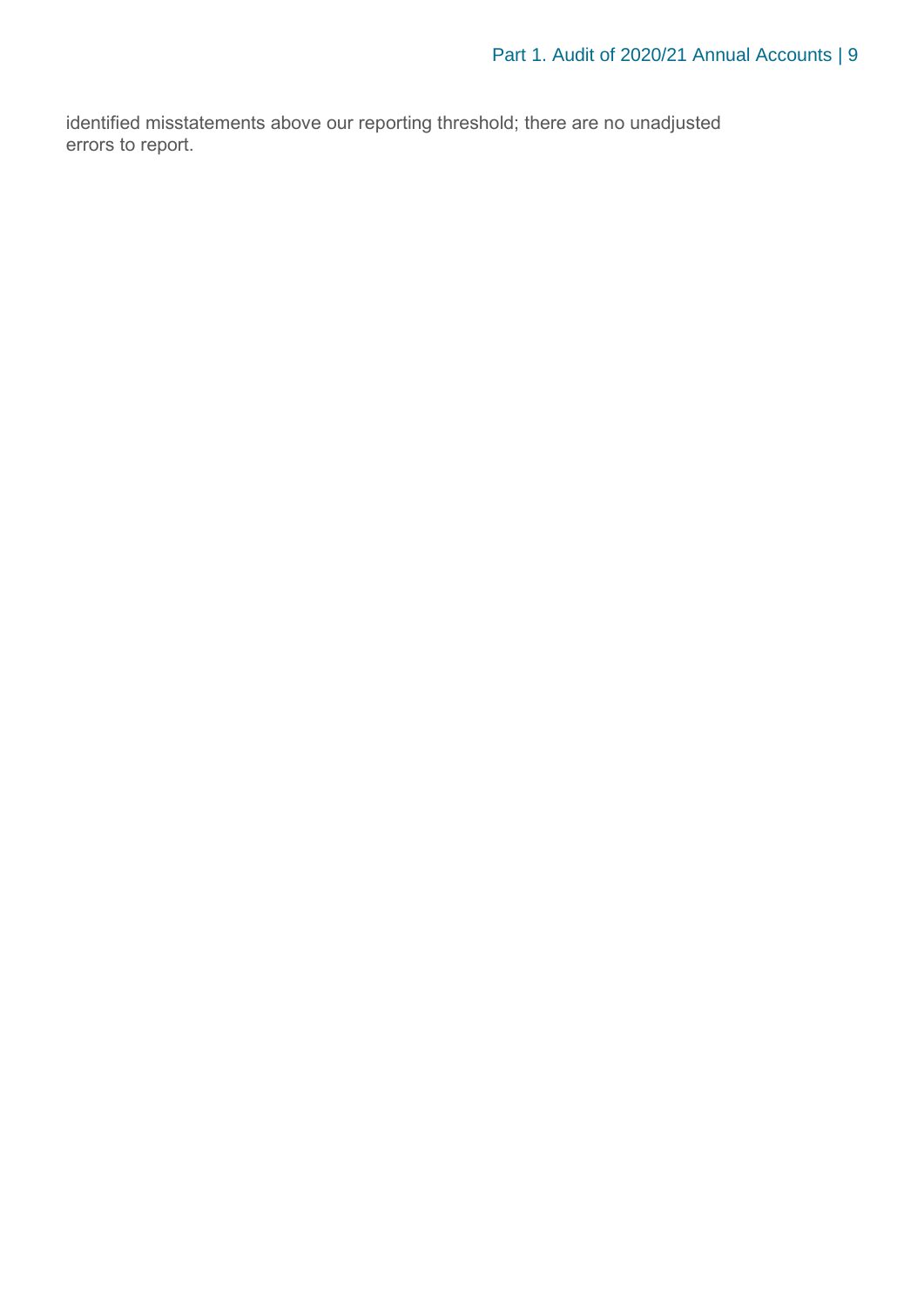# <span id="page-9-0"></span>**Part 2. Financial sustainability and Annual Governance Statement**

Financial sustainability looks forward to the medium and longer term to consider whether the body is planning effectively to continue to deliver its services

# **Main judgements**

A surplus of £20,325 for the financial year 2020/21 was achieved, compared to a budgeted breakeven position.

The audited Annual Accounts for 2020/21 confirm a useable reserves balance of £1.019 million as at 31 March 2021. Reserves of £0.769 million are ring-fenced for continuing 2021/22 project delivery and £0.249 million are uncommitted.

Future planning estimates a breakeven position in 2022/23. Scotland Excel is sustainable into the foreseeable future, although it should continue to review and update its medium-term financial plan as more clarity on the financial impacts of Covid-19 is obtained.

### **Financial performance in 2020/21**

**24.** The Joint Committee approved the 2020/21 budget in December 2019. Budgeted income for core services was £4.372 million and budgeted expenditure was £4.372 million, resulting in an anticipated balanced budget position at year-end. This position included £0.120 million planned use of reserves and the application of net project income of £0.315 million (i.e. the budgeted surplus from projects). Budgeted income for projects was £1.996 million and budgeted expenditure was £1.681 million, resulting in the budgeted surplus of £0.315 million outlined above.

**25.** An overall surplus of £20,325 was achieved in 2020/21, despite lower income generated from projects and associate income. Actual outturn for both core services and projects was expenditure of £5.819 million and income of £5.839 million, resulting in a surplus of £20,325. The main factors regarding variances are set out in the Management Commentary in the Annual Accounts.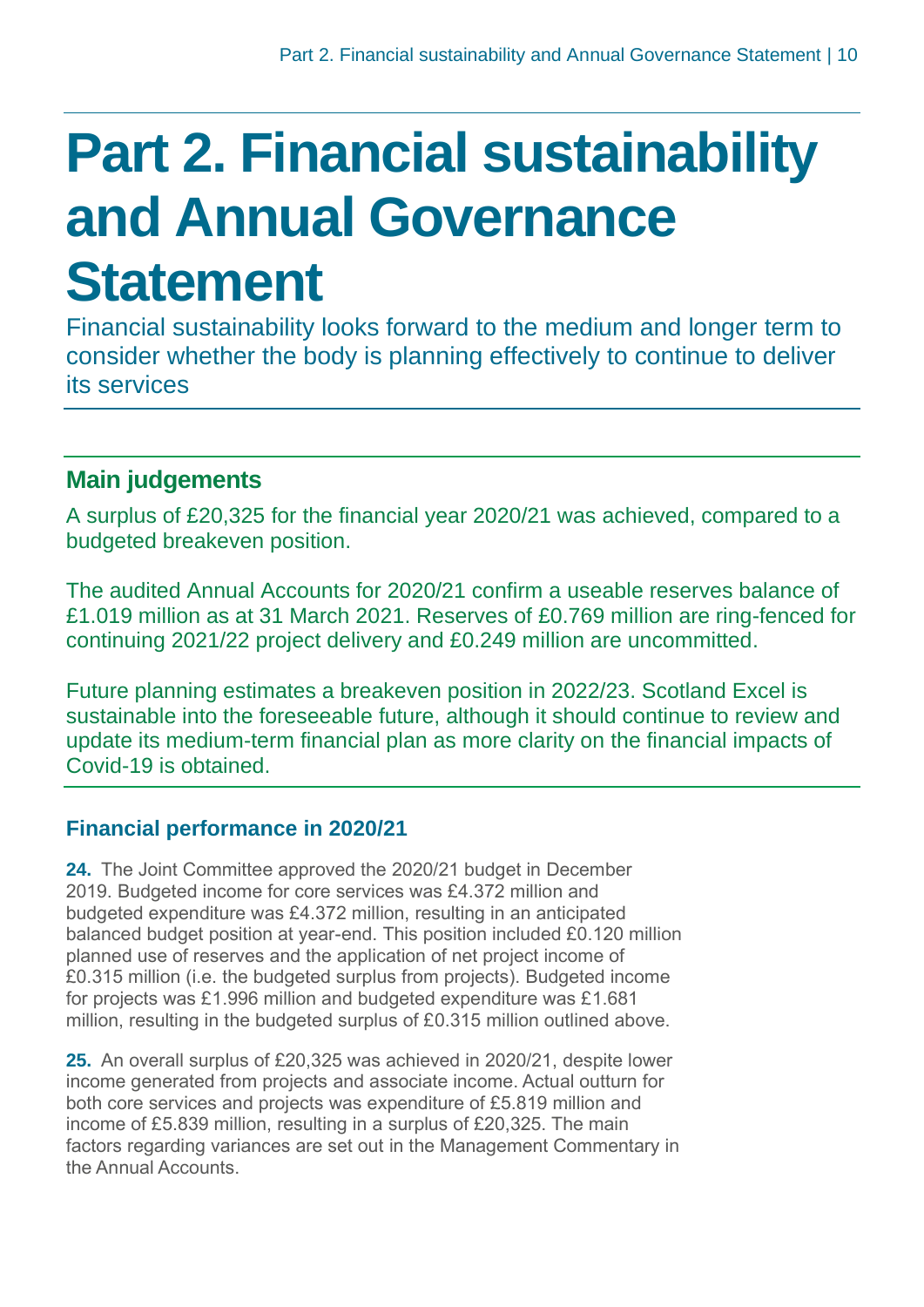**26.** The overall surplus of £20,325 resulted in useable reserves increasing from £0.998 million in 2019/20 to £1.019 million as at 31 March 2021. Reserves of £0.769 million are ring-fenced for continuing 2021/22 project delivery and £0.249 million are uncommitted

#### **Short term financial planning**

**27.** The largest source of income for Scotland Excel is requisitions from members of the Joint Committee. However, the level of income generated from other sources has increased in recent years and makes up approximately 37 per cent of total income in 2020/21. The other sources of income include rebates, associate memberships and Projects, including the Academy.

**28.** The Joint Committee approved the 2021/22 budget in December 2020. Budgeted income and expenditure for Core services was £4.460 million, resulting in a breakeven position. Budgeted income for Projects includes £0.404 million use of reserves and net expenditure of £0.152 million (i.e., the budgeted deficit from projects). Budgeted income from projects was £1.227 million and budgeted expenditure was £1.379 million, resulting in the project deficit of £0.152 million, with £0.252 million budgeted to be applied to core services.

**29.** Delivery of plans over the year will allow Scotland Excel to achieve a breakeven position in 2021/22. However, ongoing uncertainties due to the Covid-19 pandemic could have a significant impact on Scotland Excel's ability to achieve planned income and surpluses from projects. Further details on the impact of Covid-19 are outlined in the section below.

### **Medium to long term financial planning**

**30.** We reviewed the financial planning systems and assessed how effective they are in identifying and addressing risks to financial sustainability across the medium and long term.

**31.** As part of the budget setting process, revenue estimates are prepared for a three-year period. This allows management and members to identify pressures and take early actions to mitigate against these pressures.

**32.** The audited annual accounts for 2020/21 confirm a useable reserve balance of £1.019 million. Forecasts up to 2023/24 were included within the 2021/22 budget. The forecasts estimate a breakeven position in 2021/22 through to 2023/24. This position is based on a three per cent increase in requisition income for 2021/22 and two per cent in subsequent years. This position also assumes a project deficit of £0.152 million in 2021/22, with use of project reserves of £0.404 million.

**33.** From the work carried out, we have concluded that Scotland Excel has adequate financial planning arrangements in place. Cost pressures are expected to arise in the medium term. However, the financial planning arrangements in place have allowed management to plan for these pressures and ensure necessary actions are taken when required.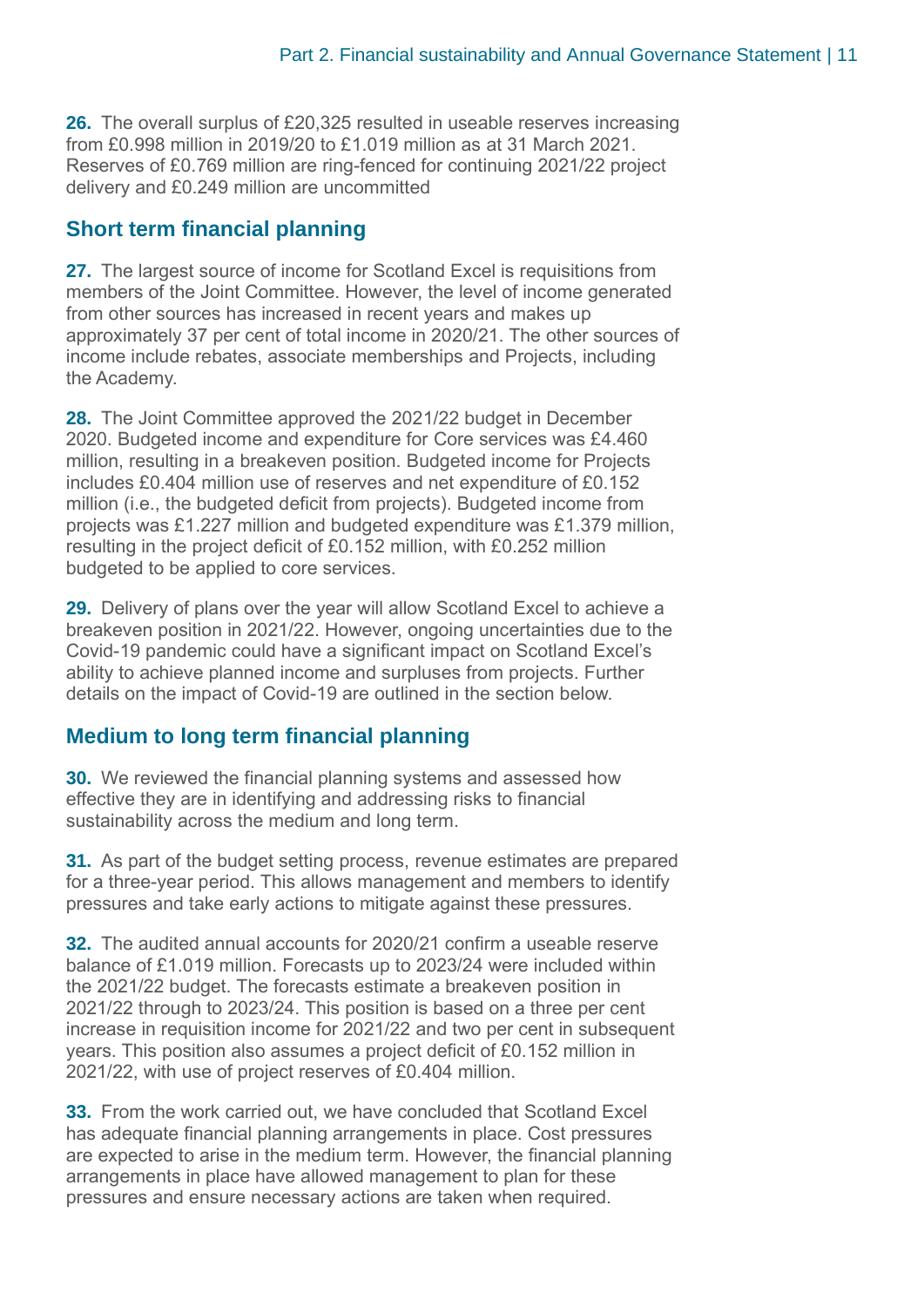**34.** Due to the additional challenges presented by the Covid-19 pandemic, the existing financial outlook will require to be reviewed to ensure it remains relevant and appropriate. It is important that Scotland Excel updates its medium-term financial plan as soon as more clarity on the financial impacts of Covid-19 is obtained.

**35.** In addition to the pressures presented by Covid-19, the UK's withdrawal from the European Union could continue to present challenges to many organisations and businesses. Scotland Excel has documented a summary position regarding key commodity areas that have been impacted, and will continue to develop further contingency planning and work with all partners and stakeholders.

#### **Annual Governance Statement**

**36.** Our review of the Annual Governance Statement assessed the assurances which are provided to the Joint Committee and management regarding the adequacy and effectiveness of the system of internal control which operated in the financial year. The statement also summarises internal audit findings with the Chief Internal Auditor's assurance statement concluding that a 'reasonable level of assurance can be placed upon the adequacy and effectiveness of Scotland Excel's internal control, risk management and governance arrangements.

**37.** We concluded that the information in the Annual Governance Statement is consistent with the financial statements and complies with the guidance issued by the Scottish Ministers.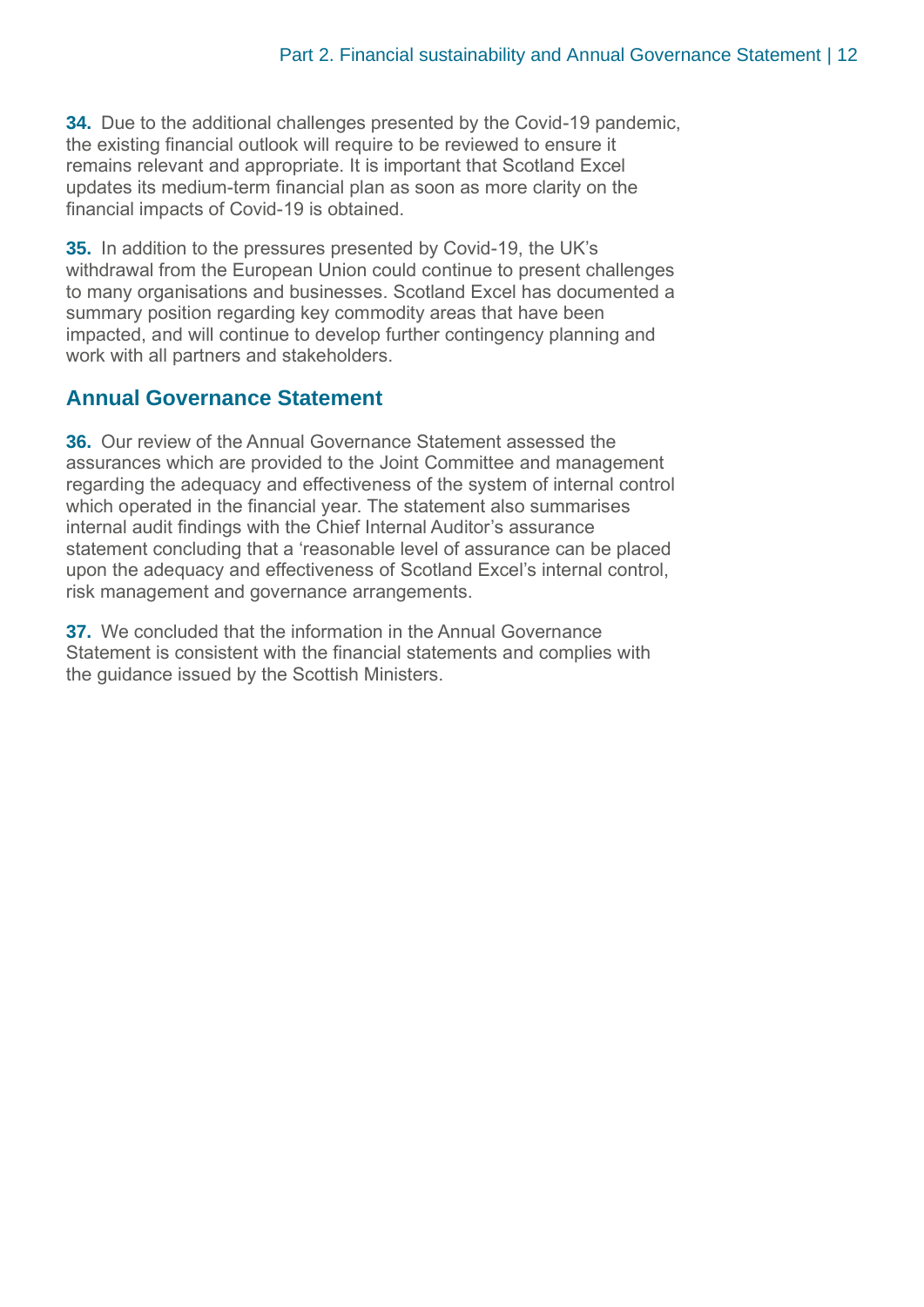# <span id="page-12-0"></span>**Appendix 1. Significant audit risks**

The table below sets out the audit risks we identified during our planning of the audit and how we addressed each risk in arriving at our conclusion.

### **Risks of material misstatement in the financial statements**

| <b>Audit risk</b>                                                                                                                                                                                                                                                                                                                     | <b>Assurance procedure</b>                                                                                                                            | <b>Results and conclusions</b>                                                                                                                                                                                                                                                    |
|---------------------------------------------------------------------------------------------------------------------------------------------------------------------------------------------------------------------------------------------------------------------------------------------------------------------------------------|-------------------------------------------------------------------------------------------------------------------------------------------------------|-----------------------------------------------------------------------------------------------------------------------------------------------------------------------------------------------------------------------------------------------------------------------------------|
| 1. Risk of material<br>misstatement due to fraud<br>caused by the management<br>override of controls                                                                                                                                                                                                                                  | Detailed testing of journal<br>entries.<br>Reviewed accounting<br>estimates.                                                                          | No unusual or inappropriate<br>transactions were identified<br>as part of our detailed journal<br>testing.                                                                                                                                                                        |
| <b>International Auditing</b><br>Standards require that audits<br>are planned to consider the<br>risk of material misstatement<br>in the financial statements<br>caused by fraud, which is<br>presumed to be a significant<br>risk in any audit. This<br>includes the risk of fraud due<br>to the management override<br>of controls. | Focused testing of accruals<br>and prepayments.<br><b>Evaluated significant</b><br>transactions that are outside<br>the normal course of<br>business. | A review of accounting<br>estimates did not show any<br>evidence of bias.                                                                                                                                                                                                         |
|                                                                                                                                                                                                                                                                                                                                       |                                                                                                                                                       | Focused testing of accruals<br>and prepayments did not<br>identify any balances that<br>were incorrectly held on the<br><b>Balance Sheet.</b>                                                                                                                                     |
|                                                                                                                                                                                                                                                                                                                                       |                                                                                                                                                       | Focused testing on a sample<br>of transactions outside the<br>normal course of business<br>did not show any evidence of<br>management override of<br>controls.                                                                                                                    |
|                                                                                                                                                                                                                                                                                                                                       |                                                                                                                                                       | <b>Conclusion: no evidence of</b><br>management override of<br>controls.                                                                                                                                                                                                          |
| 2. Risk of material<br>misstatement caused by<br>accounting for pensions                                                                                                                                                                                                                                                              | Assessed the pension fund<br>actuary and information they<br>provide in accordance with<br><b>ISA 500.</b>                                            | A review of the actuary and<br>the assumptions made in<br>calculating the estimated<br>pension liability was<br>performed and no issues<br>were identified. The approach<br>and assumptions used by the<br>actuary were considered<br>reasonable and in line with<br>expectation. |
| Scotland Excel recognised a<br>net liability of £1.922 million<br>relating to its share of<br><b>Strathclyde Pension Fund at</b><br>31 March 2020. There is a<br>significant degree of<br>subjectivity in the<br>measurement and valuation                                                                                            | Reviewed the estimates<br>used, and assumptions made<br>in calculating the pension<br>fund liability.                                                 |                                                                                                                                                                                                                                                                                   |
|                                                                                                                                                                                                                                                                                                                                       | Assessed the completeness<br>and accuracy of information<br>submitted to Strathclyde                                                                  |                                                                                                                                                                                                                                                                                   |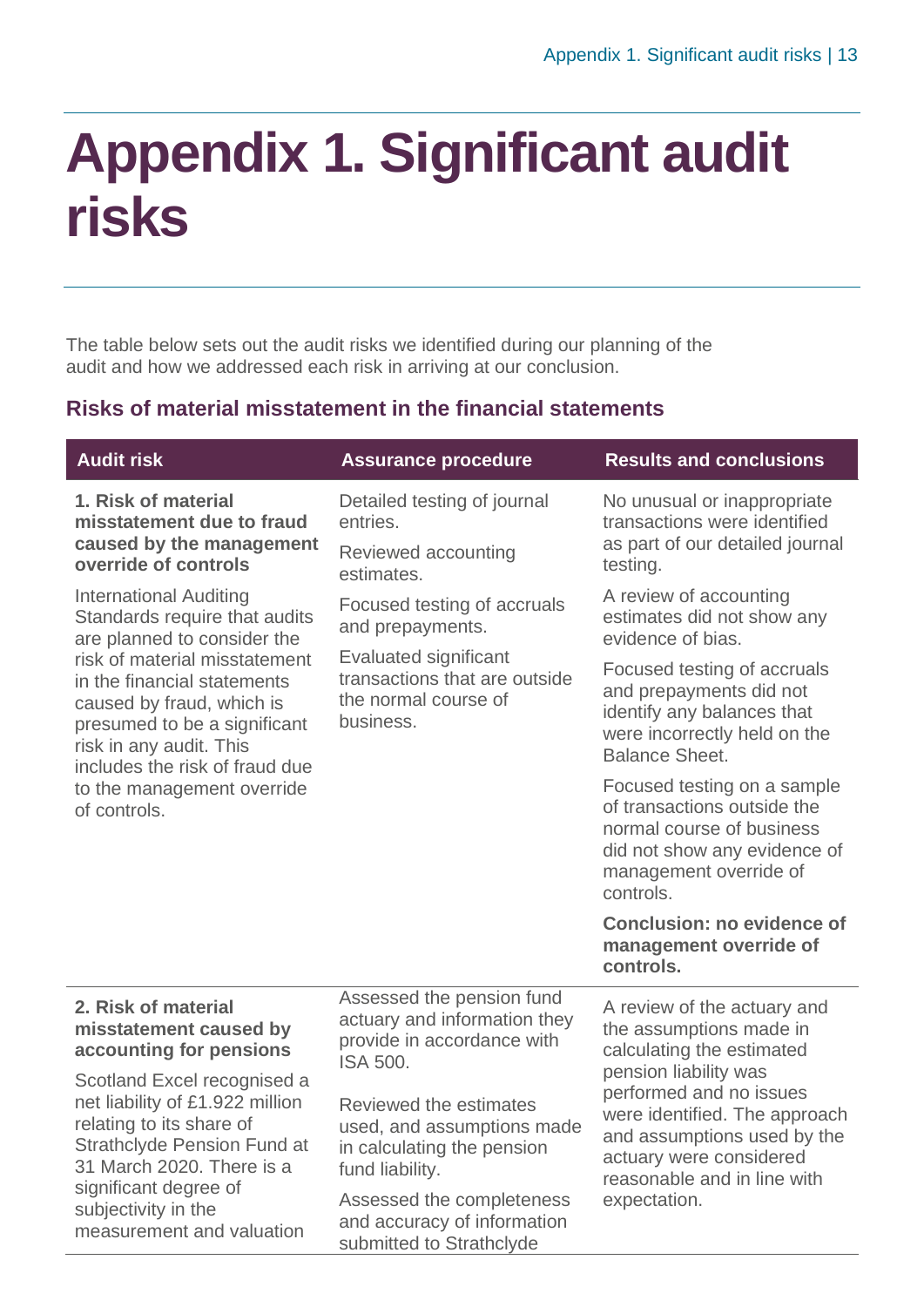| <b>Audit risk</b>                                                                                                                                                                                                                                                           | <b>Assurance procedure</b>                                   | <b>Results and conclusions</b>                                                                                                    |
|-----------------------------------------------------------------------------------------------------------------------------------------------------------------------------------------------------------------------------------------------------------------------------|--------------------------------------------------------------|-----------------------------------------------------------------------------------------------------------------------------------|
| of the pension fund liability.<br>The valuation is based on<br>specialist assumptions and<br>estimates, and changes can<br>result in material changes to<br>the valuation.                                                                                                  | Pension Fund to support the<br>triennial valuation exercise. | <b>Conclusion: the estimates</b><br>and judgements made in<br>the calculation of the net<br>pension liability were<br>reasonable. |
| Additionally, the triennial<br>valuation exercise that took<br>place during 2020/21 will<br>impact on the 2020/21 annual<br>accounts. This exercise was<br>more detailed than the annual<br>valuations and set employer<br>contributions rates for the<br>next three years. |                                                              |                                                                                                                                   |

# **Risks identified from the auditor's wider responsibility under the Code of Audit Practice**

| <b>Audit risk</b>                                                                                                                                                                                                                                                                                                                                                                                 | <b>Assurance procedure</b>                                                                                                                                                                                                                                             | <b>Results and conclusions</b>                                                                                                                                                                                                                                                                                                                                                                                        |
|---------------------------------------------------------------------------------------------------------------------------------------------------------------------------------------------------------------------------------------------------------------------------------------------------------------------------------------------------------------------------------------------------|------------------------------------------------------------------------------------------------------------------------------------------------------------------------------------------------------------------------------------------------------------------------|-----------------------------------------------------------------------------------------------------------------------------------------------------------------------------------------------------------------------------------------------------------------------------------------------------------------------------------------------------------------------------------------------------------------------|
| 3. Financial sustainability<br>The 2020/21 Revenue<br><b>Estimates highlight</b><br>increasing costs in the<br>medium-term, putting<br>pressures on available<br>resources. Covid-19 has also<br>impacted on resources. No<br>specific funding has been<br>announced for Scotland<br>Excel to manage the<br>additional pressures and<br>these are currently being met<br>through core budgets and | Reviewed budget monitoring<br>reports and future Revenue<br>Estimates and discussed with<br>management Scotland<br>Excel's medium-term<br>financial position.<br>Concluded on financial<br>position and financial<br>sustainability within the<br>Annual Audit Report. | A review of budget monitoring<br>reports and the financial<br>statements highlight reserves<br>have increased in year. It is<br>anticipated that earmarked<br>project reserves will be used<br>each year to 2022/23 to<br>achieve financial balance.<br>However, a prudent use of<br>reserves is planned, and<br>management will look to<br>maintain reserves at a<br>minimum of five per cent of<br>net expenditure. |
| reserves.<br>Due to the pressures above,<br>it is likely savings will be<br>required over the medium-<br>term to achieve a breakeven<br>position and maintain<br>reserves at an appropriate<br>level.                                                                                                                                                                                             |                                                                                                                                                                                                                                                                        | <b>Conclusion: Scotland Excel</b><br>continues to operate in a<br>challenging financial<br>climate, with pressures in<br>delivering existing services<br>with the current levels of<br>resources. Management<br>continues to review options<br>and resources for the<br>delivery of future services.                                                                                                                  |